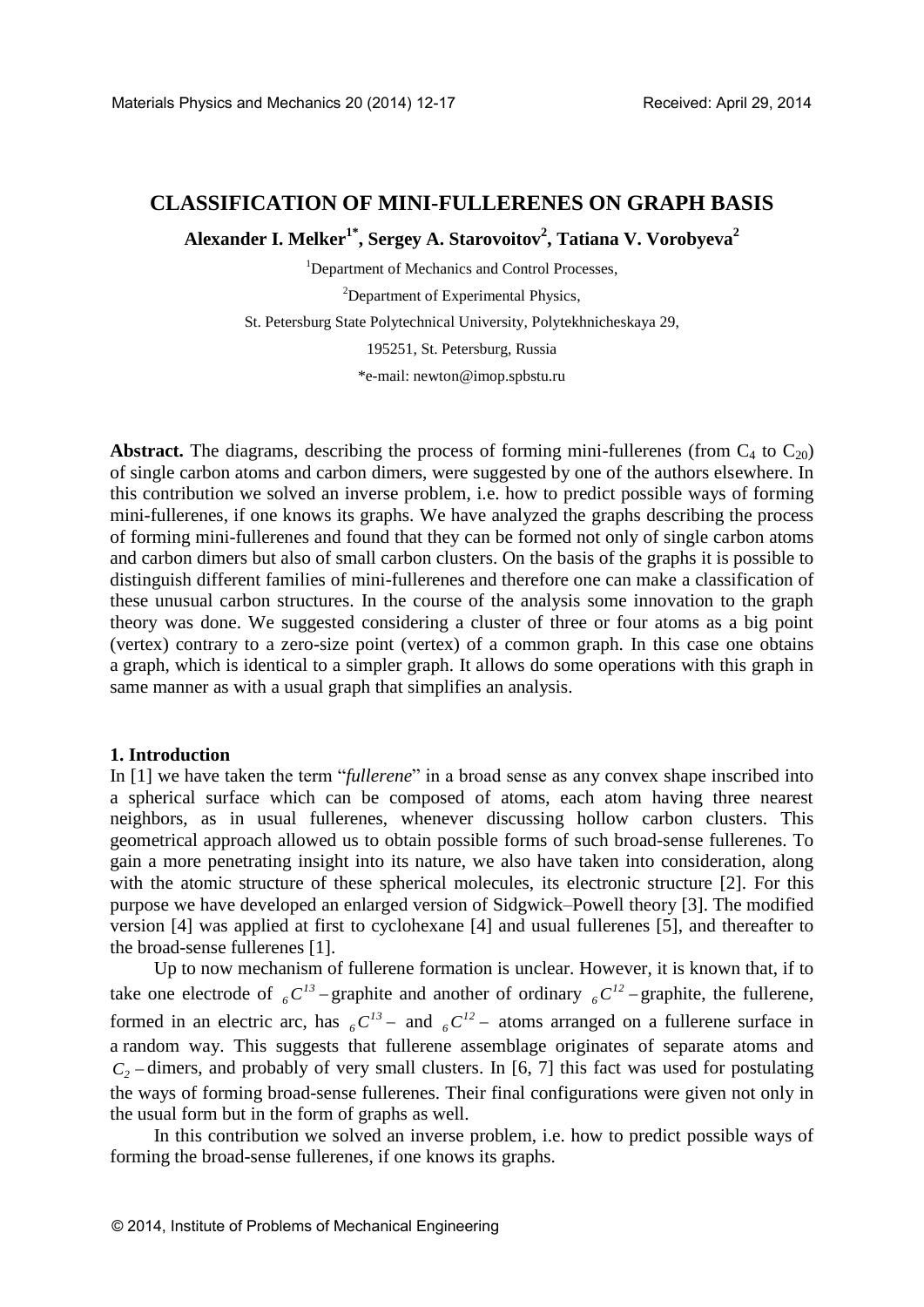## **2. Tetrahedral fullerene C<sup>4</sup> as an explanation of some notions of the graph theory**

In Fig. 1 two graphs representing a tetrahedron are shown (*a, b*). One can easily associate graph (*a*) with forming a tetrahedral fullerene initiated by a reaction-active single atom. Graph (*b*) displays forming it starting at a dimer. Nevertheless both graphs, having four vertices and six edges, are isomorphic. Remember that according to the graph theory [8], edges having a common vertex are named adjacent. Graphs having one-to one correspondence and conserving the adjacency are isomorphic. Besides, both graphs are planar because they can be placed on a plane.

However, graph (*a*) resembles better a tetrahedron than more abstract graph (*b*). It is connected with the fact that in the first case an observer looks at a triangular pyramid (tetrahedron) from above. In the second case, a point of observation is located on a normal to skew edges. In the first case no two edges of a graph intersect and planar graph (*a*) is a plane one. A plane graph takes into account symmetry of a corresponding polyhedron better, and therefore it reflects better polyhedron structure, thus allowing gaining a more penetrating insight into its nature. To gain a better understanding, we will use in what follows mostly plane graphs. On the basis of graph similarity we can distinguish graph families.



**Fig. 1.** Carbon tetrahedron (on the left) and two graphs (*a, b*) representing a tetrahedral fullerene. Graph (*b*) is planar because it is isomorphic to plane graph (*a*). Possible ways of forming a cluster of four carbon atoms (*c, d, and e*) are shown on the right.

## **3. Family of elementary fullerenes: from C<sup>4</sup> to C<sup>12</sup>**

This family of fullerenes will be named the elementary fullerenes. It contains together with a tetrahedron five members. In Fig. 2 the plane graphs of this family are shown. Looking at the figure, one can propose the ways of forming these carbon fullerenes which are quite different of those discussed in [6, 7]. They are illustrated in Fig. 3.



**Fig. 2.** Graphs: tetrahedron (*a*), triangular prism (*b*), cube (*c*), pentagonal prism (*d*), and hexagonal prism (*e*).

This suggests that fullerene assemblage originates not only of separate atoms and dimers, but also of very small clusters. This is not strange, since there are known such carbon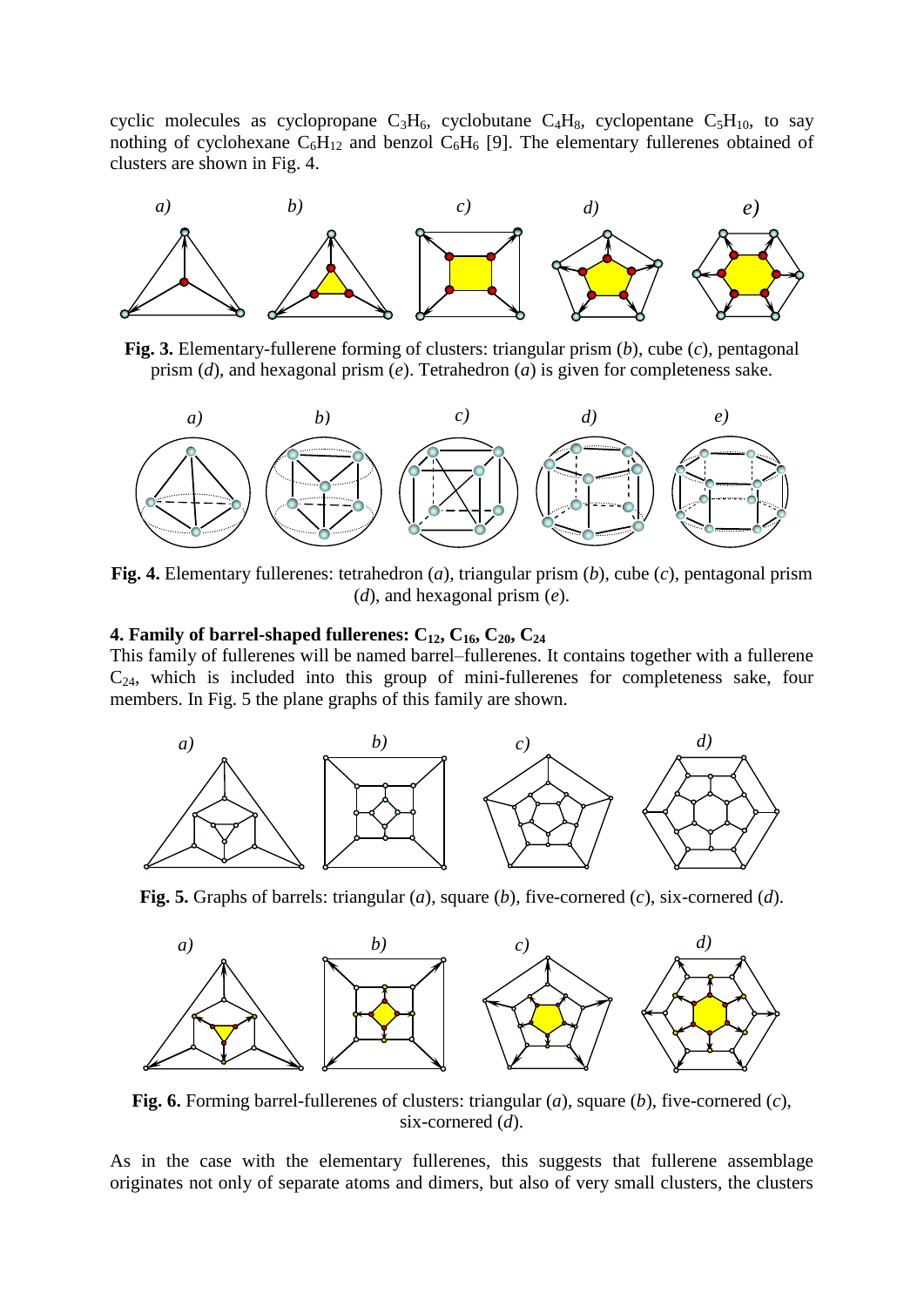being the same as before. The ways of forming these carbon fullerenes are illustrated in Fig. 6. The structure of these fullerenes is given in Fig. 7.



**Fig. 7.** Barrel-shaped fullerenes: triangular (*a*), square (*b*), five-cornered (*c*), six-cornered (*d*).

#### **5. Truncated elementary fullerenes:**  $C_{10}$ ,  $C_{12}$ ,  $C_{16}$

This family contains three members, a base-truncated triangular pyramid, a truncated tetrahedron, and a half-truncated cube. Consider at first a truncated tetrahedron.

**a) Truncated tetrahedron as an explanation of some innovation to the graph theory.** In Fig. 8 different presentations of a truncated tetrahedron are given. Fig. 8a shows its graph. In much the same manner as for a triangular prim and a triangular barrel (Figs. 3b and 6a), one can mark out a reaction-active cluster of three atoms which initiates forming a truncated tetrahedron (Fig. 8b). Now the innovations. Up to now each vertex (point) of a graph corresponded to one atom. Now let us consider each cluster of three atoms as a big point (vertex) contrary to a zero-size point (vertex) of all the previous graphs. In this case we obtain a graph (Fig. 8c), which is identical to the graph of a tetrahedron (Fig. 1a). It allows do some operations with this graph in same manner as with a usual graph that simplifies an analysis. The atomic structure of this fullerene is given in Fig. 8d.



**Fig. 8.** Truncated tetrahedron fullerene: its graph (*a*), forming (*b*), reducing to a common tetrahedron (*c*), and its atomic structure (*d*).

**b) Base-truncated triangular pyramid.** Analogously we can analyze the formation and properties of a base-truncated triangular pyramid. At first we have a graph (Fig. 9a).



**Fig. 9.** Base-truncated triangular pyramid: its graph (*a*), coloring of blocks (*b*), and replacement of blocks by big vertices (*c*); its atomic structure (*d*).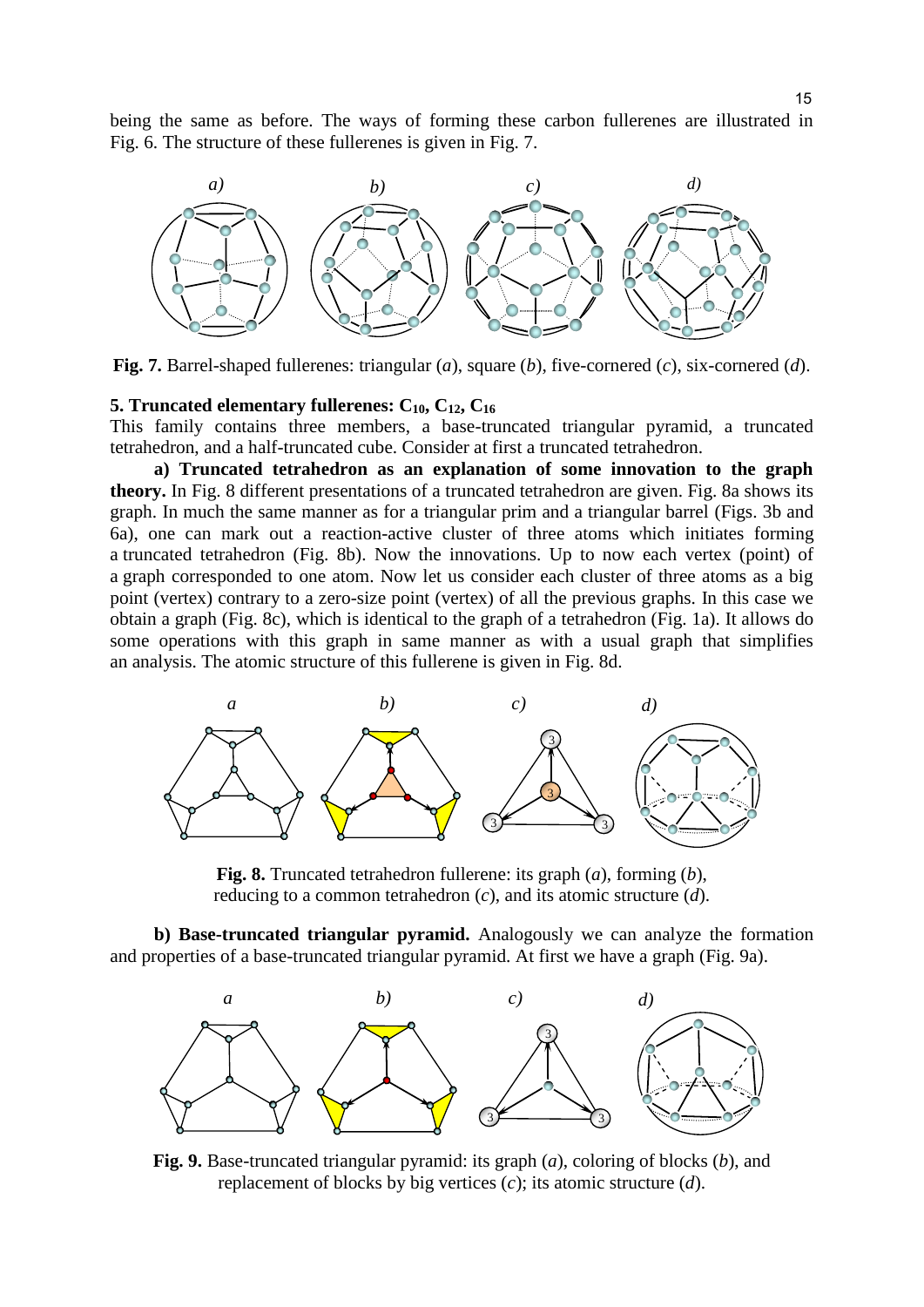Thereafter we find the clusters of three atoms (Fig. 9b), then change them with big points (Fig. 9c). As a result, we obtain the graph, although with two types of points (vertices), but which structure is simpler (Fig. 9d).

**b) Half-truncated cube.** Analogously we can analyze the formation and properties of a half-truncated cube. At first we have a graph (Fig. 10a). Thereafter we find the clusters of three atoms (Fig. 10b), then change them with big points (Fig. 10c). As a result, we obtain the graph, although with two types of points (vertices), but which structure is simpler and hence more convenient for analysis than that of the initial graph, to say nothing of the atomic structure (Fig. 10d).



**Fig. 10.** Half-truncated cube: its graph (*a*), coloring of blocks (*b*), and replacement of blocks by big vertices (*c*); its atomic structure (*d*).

## **6. Truncated bipyramids: C14, C<sup>18</sup>**

This family of fullerenes contains two members.

**a) Base-truncated triangular bipyramid.** In Fig. 11 different presentations of a basetruncated triangular bipyramid are given. Figure 11a shows its graph. In the same manner as before, one can mark out clusters of four atoms (Fig. 11b), and consider each cluster as a big point (vertex) (Fig. 11c). It allows also do some operations with this graph in same manner as with a usual graph. The atomic structure of this fullerene is given in Fig. 11d.



**Fig. 11.** Base-truncated triangular bipyramid: its graph (*a*), coloring of blocks (*b*), and replacement of blocks by big vertices (*c*); its atomic structure (*d*).

**b) Truncated triangular bipyramid**. Different presentations of a truncated triangular bipyramid are shown in Fig. 12. The following procedure has much in common with that of a base-truncated triangular bipyramid.



**Fig. 12.** Truncated triangular bipyramid: its graph (*a*), coloring of blocks (*b*), and replacement of blocks by big vertices (*c*); and its atomic structure (*d*).